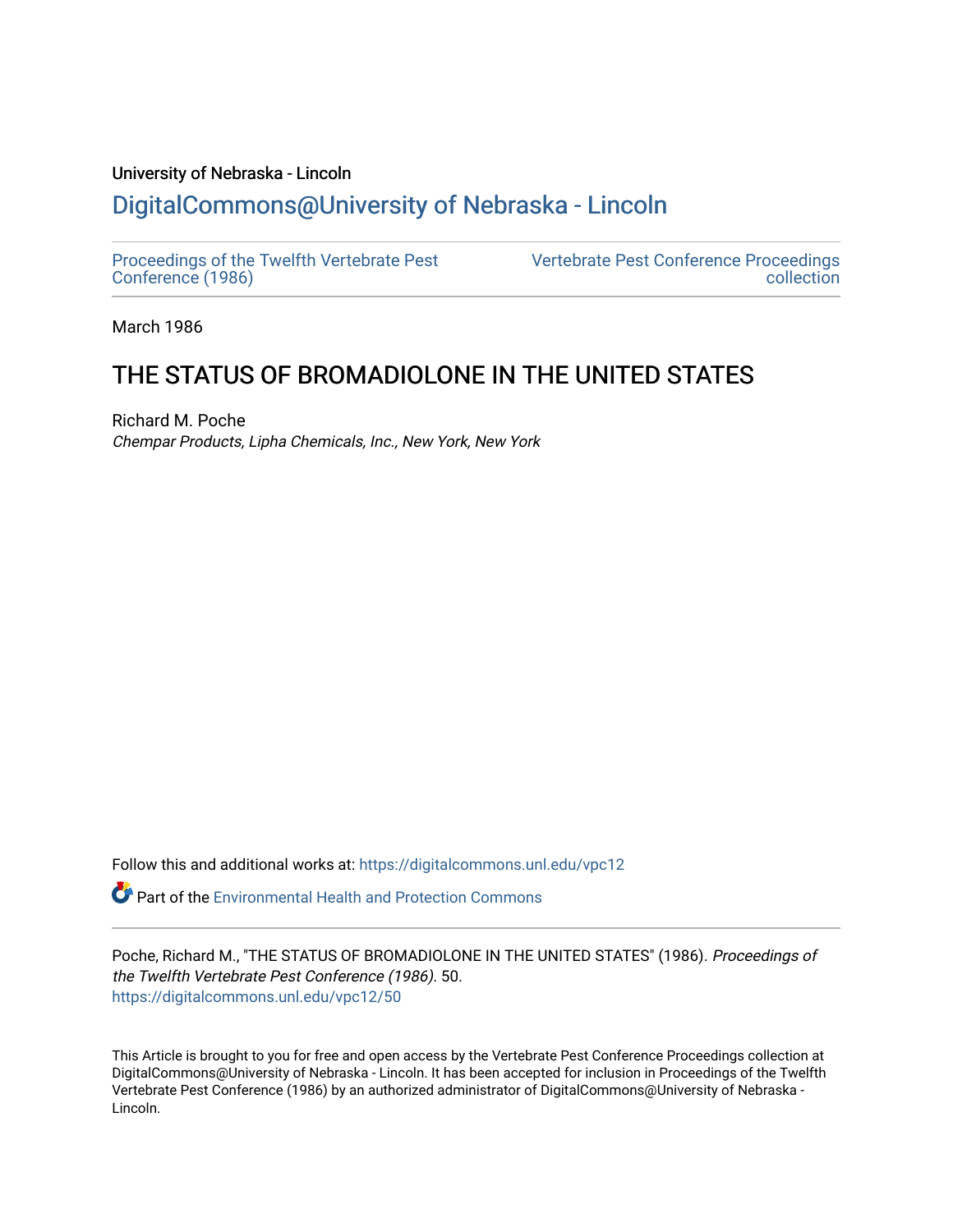## **THE STATUS OF BROMADIOLONE IN THE UNITED STATES**

**RICHARD M. POCHÉ,** Chempar Products, Lipha Chemicals, Inc., New York, New York.

ABSTRACT: The anticoagulant rodenticide bromadiolone is used throughout the U.S. under a number of trade names. An expanded research program is underway within Chempar to examine the use of bromadiolone in commensal and field rodent control. Data are presented herein on the toxicology, metabolism, secondary hazards, efficacy, and formulation developments with bromadiolone. A new Maki 0.001% liquid bait is being tested and excellent control results obtained against Norway rats (Rattus norvegicus), roof rats (R. rattus), and house mice (Mus musculus). New Maki paraffin blocks containing 50 ppm bromadiolone have been developed and are soon to be on the market. Bromadiolone biogradability in the field and in animal tissues offers promise for expanded label claims for use in urban and field situations.

#### INTRODUCTION

The second-generation anticoagulant rodenticide bromadiolone was first introduced into the U.S. market in 1980 under the trade name MAKI. Details on its chemical structure and aspects of early development research are presented by Grand (1976) and Meehan (1978).

Summaries of early bromadiolone field testing in the U.S. were presented by Marsh (1977), Marsh et al. (1980), and Lechevin (1985). Since then, numerous research studies have been completed, most of which have not been published.

In the U.S. bromadiolone was first marketed under the trade name MAKI. Since then, through several licensing arrangements and subregistrations, many end-use baits containing the compound are now available in the PCO and consumer markets. Table 1 lists those trade names currently marketed and containing 0.005% of the compound.

Table 1. Products marketed in the U.S. containing bromadiolone.

Commercial Bromadiolone Products

- Maki Rat and Mouse Meal Bait
- Maki Paraffinized Pellets
- Maki Rat and Mouse Bait Packs (Pellets) Maki Paraffin Blocks
- 
- 
- Rat Arrest
- Contrac Rat and Mouse Bait
- Blitz One Feeding
- Rat Flip One Feed Mousebuster
- 
- Ratfree
- Chacon One Shot Rat and Mouse Killer
- Just One Bite Rat and Mouse Bait
- Pied Piper Rat & Mouse Bait Packs (Pellets)
- Last-Stop Rat and Mouse Bait Packs (Pellets)
- NCH Paraffinized Pellets
- Rat-Tat-Tat II Rat and Mouse Bait Packs (Pellets)
- Starbar Trax-One

As a second-generation anticoagulant, bromadiolone is more active than products such as warfarin and chlorophacinone. Bromadiolone, however, is less toxic than brodifacoum and difenacoum. A summary of toxicity information on rodents and key domestic and wildlife species is presented in Table 2. The compound is not very soluble in water (19 ppm) (Lipha, undated). Data on bromadiolone toxicity to fish are given in Table 3.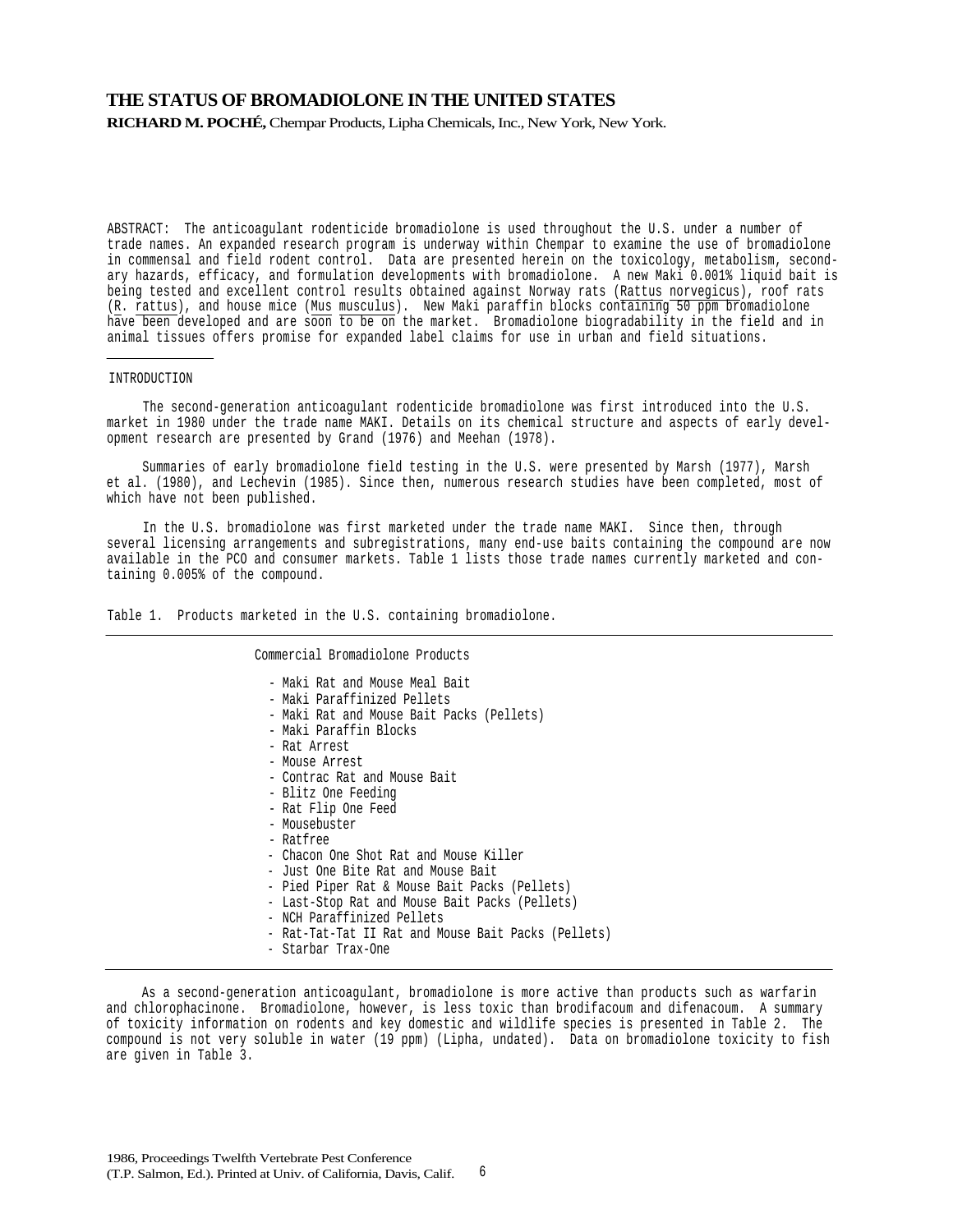| Species        | $LD-50$                  | $LC-50$       |  |
|----------------|--------------------------|---------------|--|
| House mouse    | $1.750$ mg/kg            | $- -$         |  |
| Norway rat     | 1.125                    | --            |  |
| Pine vole      | 3,900                    | $\frac{1}{2}$ |  |
| Dogs(1)        | 15,000                   | --            |  |
| Cats           | 25,000                   | $\frac{1}{2}$ |  |
| Rabbit (oral)  | 1,000                    | --            |  |
| Bobwhite quail | 138,000                  | $62.0$ ppm    |  |
| Mallard        | $\overline{\phantom{a}}$ | 110.0         |  |
|                |                          |               |  |

(1) Maximum tolerated dose of 10 mg/kg. LD-50 is an estimate.

Table 3. Toxicity of bromadiolone to aquatic organisms.

 $\overline{\phantom{a}}$  , and the set of the set of the set of the set of the set of the set of the set of the set of the set of the set of the set of the set of the set of the set of the set of the set of the set of the set of the s

|                  |         | $LC-50$ (mg/L) |                   |  |
|------------------|---------|----------------|-------------------|--|
| <b>Species</b>   | 24 hrs. | 48 hrs.        | 96 hrs.           |  |
| Daphnia          | 8.8     | 0.24           | $\qquad \qquad -$ |  |
| Rainbow trout    | 3.9     | 2.4            | 1.4               |  |
| Bluegill sunfish | 4.4     | 4.1            | 3.0               |  |

### FIELD TRIALS

Numerous field trials have been conducted through the U.S. to control commensal rodents with MAKI. Table 4 (Marsh et al. 1980) outlines major studies completed in the U.S. to support bromadiolone registration by the Environmental Protection Agency. As the efficacy data illustrate, the compound is very effective in reducing rodent numbers in various regions of the country.

Table 4. The results of field trials conducted for several rodent species with Bromadiolone (MAKI) in the U.S. (Marsh et al. 1980).

| Species                  | Site                 | State         | Efficacy<br>(% mortality) |
|--------------------------|----------------------|---------------|---------------------------|
| Norway rat               | Horsebarn            | New York      | >75%                      |
|                          | Grain elevator       | Texas         | 70-80%                    |
|                          | Chicago Inner City   | Illinois      | 86%                       |
|                          | Commercial buildings | California    | 99%                       |
|                          | Hog farm             | Ohio          | 85%                       |
|                          | Farm home            | Wisconsin     | Near 100%                 |
|                          | Store                | New Jersey    | 100%                      |
|                          | Feed lot             | Nebraska      | 95%                       |
|                          | River bank           | Minnesota     | Near 100%                 |
|                          | Poultry farm         | N. Carolina   | 89%                       |
|                          | Vacant lot           | Massachusetts | >90%                      |
|                          | Apartment bldg.      | Massachusetts | >90%                      |
| Norway rats & House Mice | Farm home            | Wisconsin     | 68-85%                    |
|                          | Grain mill           | Wisconsin     | Near 100%                 |
| Roof rat                 | Residential block    | Florida       | 100%                      |
|                          | Hospital             | Texas         | 100%                      |
|                          | Residential block    | California    | 100%                      |
|                          | Feed lot             | California    | 85%                       |
| House mouse              | Store room           | New Jersey    | 100%                      |
|                          | Apartments           | Massachusetts | Near 100%                 |
|                          | Home                 | Wisconsin     | 100%                      |
|                          | Grain mill           | California    | Near 100%                 |
|                          | Barn                 | Florida       | >75%                      |
|                          | 01d field            | Florida       | > 90%                     |
|                          | Univ. campus bldg.   | Kansas        | Near 100%                 |
|                          | Office bldg.         | Texas         | Near 100%                 |
|                          | Warehouse bldg.      | Texas         | Near 100%                 |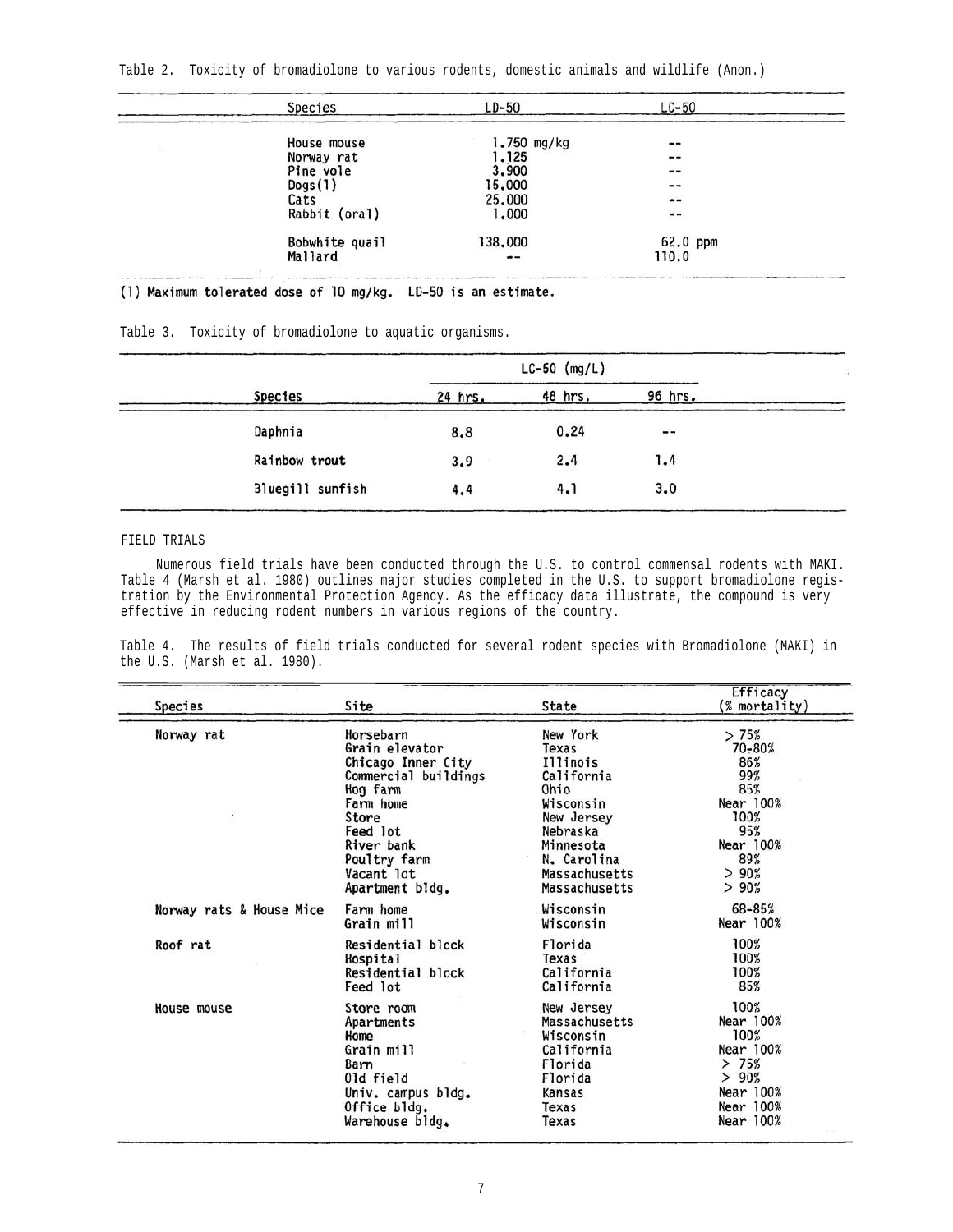A more recent study by Salmon et al. (1984) resulted in a 96% rodent population reduction on a dairy farm. Table 5 outlines research completed on field rodent species throughout the U.S. The compound is very good at controlling virtually any pest species. Meehan (1985) reported on the good palatability of bromadiolone making it readily accepted by rodents.

| Species            | Concentration | Site     | State      | Researcher                    | Efficacy $(\%)$ | Notes        |
|--------------------|---------------|----------|------------|-------------------------------|-----------------|--------------|
| Columbian          | 500           | pasture  | Montana    | D. Sullivan                   | 90.3            | Handbait     |
| Ground<br>Squirrel | - 50          | pasture  | Montana-   | D. Sullivan                   | 95              | Bait Station |
|                    | 50            | pasture  | Washington | L. Askham (1985)              | $70 - 80$       | Mid-Season   |
|                    |               |          |            | W                             | 100             | Late-Season  |
| California         | 200           | pasture  | California | R. Baker                      | 78-91           | Handbait     |
| Ground<br>Squirrel | 50            | pasture  | California | R. Baker                      | 79-80           | Handbait     |
| Pocket             | 300           | pasture. | California | R. Baker                      | 62              | Handbait     |
| Gophers            | 400           | pasture  | California | R. Baker                      | 62              | Handbait     |
|                    | 500           | pasture  | California | R. Baker                      | 85              | Handbait     |
|                    | 175           | clearcut | California | Tunberg et al(1984)           | $100_{\pm 1}$   | Handbait     |
| Wood Rat           | 50            | indoor   | California | R. Baker                      | 100             | Buildings    |
|                    | 50            | outdoor  | California | R. Baker                      | 100             |              |
| Meadow Voles       | 50            | orchard  | Washington | R. Hunter                     | 100             |              |
|                    | 50            | orchard  | Virginia   | R. Byers                      | 71              |              |
|                    | 50            | orchard  | New York   | Richmond and Miller<br>(1980) | 100             |              |

Table 5. The results of field trials using Bromadiolone to control key field rodent species.

Ground squirrel control ranged from 70 to 100% and varied according to time of application and species controlled (Table 5). Pocket gopher control results were more variable. Results using bromadiolone in a study by Tunberg et al. (1984) demonstrated that the rapid reinvasion of pocket gophers may hamper control efforts if made on a localized basis.

Vole control using MAKI ranged from 71 to 100% (Table 5). Research by Byers (1978, 1979, 1981), Byers et al. (1982), and Steblein et al. (1983) demonstrated the compound to be relatively consistent in reducing orchard mice problems. A major factor affecting efficacy is that of bait acceptance which varies in various parts of the U.S. No one formulation can meet all the needs within pest control.

### FORMULATIONS

Currently MAKI is marketed as pellets, meal bait, and paraffin blocks. Several grain formulations are currently being tested. Submission of the registration support data is scheduled for late 1986. Two products which show promise are MAKI SOL and the new MAKI PARAFFIN BLOCK.

#### Liquid Bait

A 10 ppm end-use MAKI liquid bait is near test completion. When registered, the product will be sold under the name MAKI SOL and will be available in a liquid concentrate of 0.011% bromadiolone. Table 6 presents the result of laboratory testing of MAKI SOL against Norway rats and house mice. In rats, 100% mortality was achieved with a 5-ppm liquid bait; however, 10 ppm was required to attain the same level of control in mice. Dye-free baits increased acceptance significantly.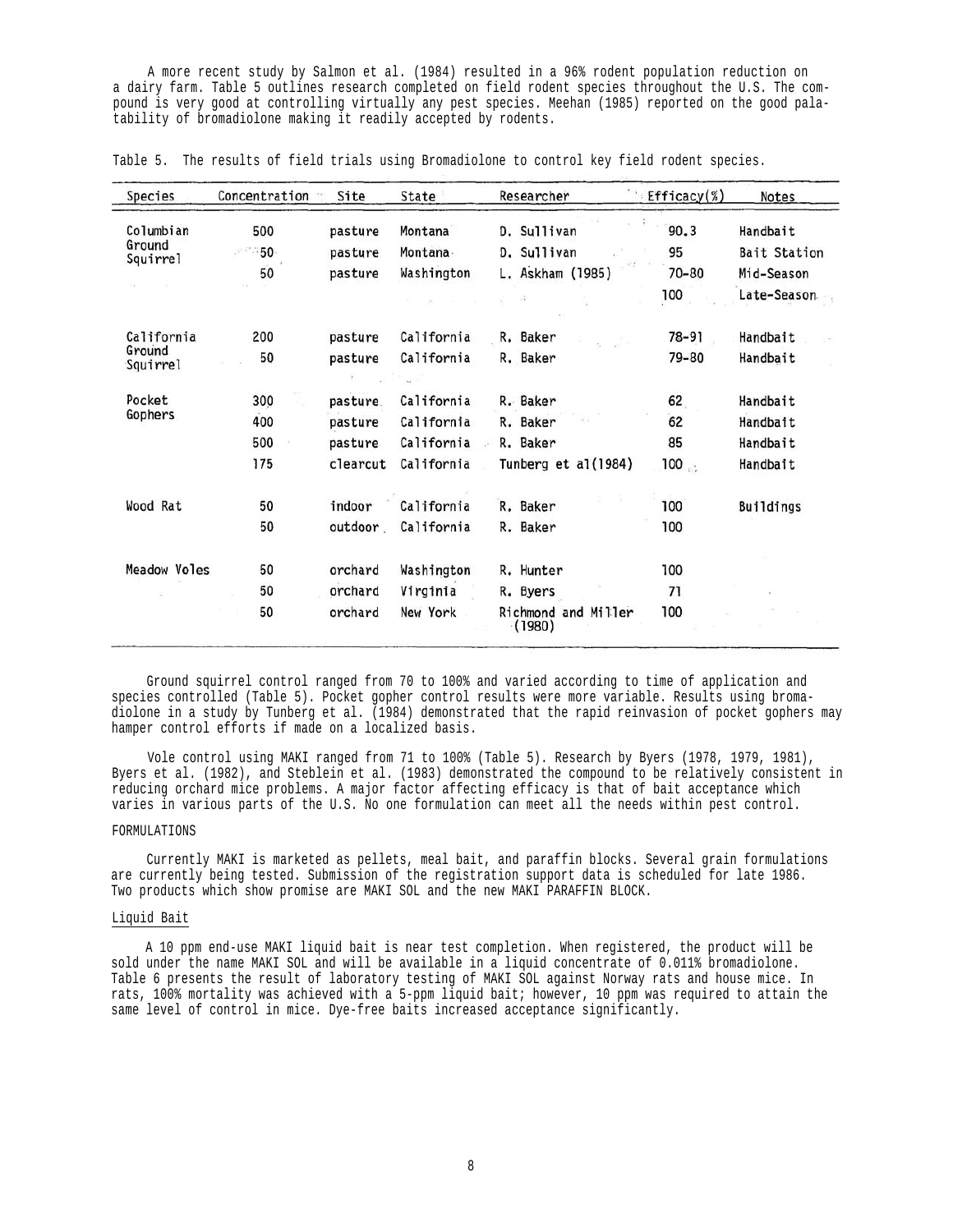|             | Test<br>no. | Days<br>exposed | Color | Concentration<br>(ppm) | Mortality<br>(deaths/total) |
|-------------|-------------|-----------------|-------|------------------------|-----------------------------|
| Norway rats |             |                 |       |                        |                             |
| 89 I D      | 84006       | 14              | Red   | 50                     | 25/25                       |
|             | 85004       | 12              | Red   | 50                     | 10/10                       |
|             | 85006       | 13              | Red   | 10                     | 8/10                        |
|             | 85006-B     | 9               | Clear | 10                     | 20/20                       |
|             | 85009       | 8               | Clear | 5                      | 10/10                       |
| House mice  |             |                 |       |                        |                             |
|             | 85008-B     | 6               | Clear | 10                     | 10/10                       |
|             | 85008-A     |                 | Clear |                        | 7/10                        |
|             | 85010-A     |                 | Clear | 10                     | 20/20                       |
|             | 85010-B     |                 | Clear | 10                     | 20/20                       |

Table 6. Liquid MAKI bait laboratory evaluations using various concentrations (tap water as controls) and following EPA test protocol.

Field testing of MAKI SOL was completed in California (R. Baker, unpubl.). Table 7 summarizes the results with over 95% efficacy after 6 days and up to 99% after 12 days when used against roof rats (Rattus rattus). Additional test results are given in Table 8, again demonstrating the excellent control against three commensal species.

Table 7. Results of a field trial using MAKI SOL (50 ppm bromadiolone) liquid bait to control roof rats in a hay shed near Fullerton, California (R. Baker, unpubl.).

| Census type            | Efficacy (percent reduction) |      |
|------------------------|------------------------------|------|
|                        | Days after<br>bait provided  | 12   |
| Untreated water        | 95.7                         | 99.7 |
| Dry census bait (mash) | 95.9                         | 90.9 |
| Electric counter       | 96.0                         | 98.0 |

Table 8. Test data using 10 ppm MAKI SOL (liquid bait) to control three rodent species in a barn-type enclosure (R. Baker, unpubl.). Water consumption, census ration and electric counters were used to estimate efficacy.

| Species     | Number of test<br>animals | Efficacy<br>(% mortality) |  |
|-------------|---------------------------|---------------------------|--|
| House mice  | 40                        | 100%                      |  |
| Norway rats | 20                        | 80%(1)                    |  |
| Roof rats   | 20                        | 100%                      |  |

(1) Test still in progress.

#### Paraffin Blocks

During 1985 a new paraffin block containing 50-ppm bromadiolone was developed. Test results are presented in Table 9. In Norway rats and house mice, acceptance was near 50% for both species, while acceptance of the incubated bait averaged in the range of 39%. Mortality in the test animals was 100%. Regional field testing is currently being organized for the three commensal species. It is anticipated that this new formulation will be available by early summer.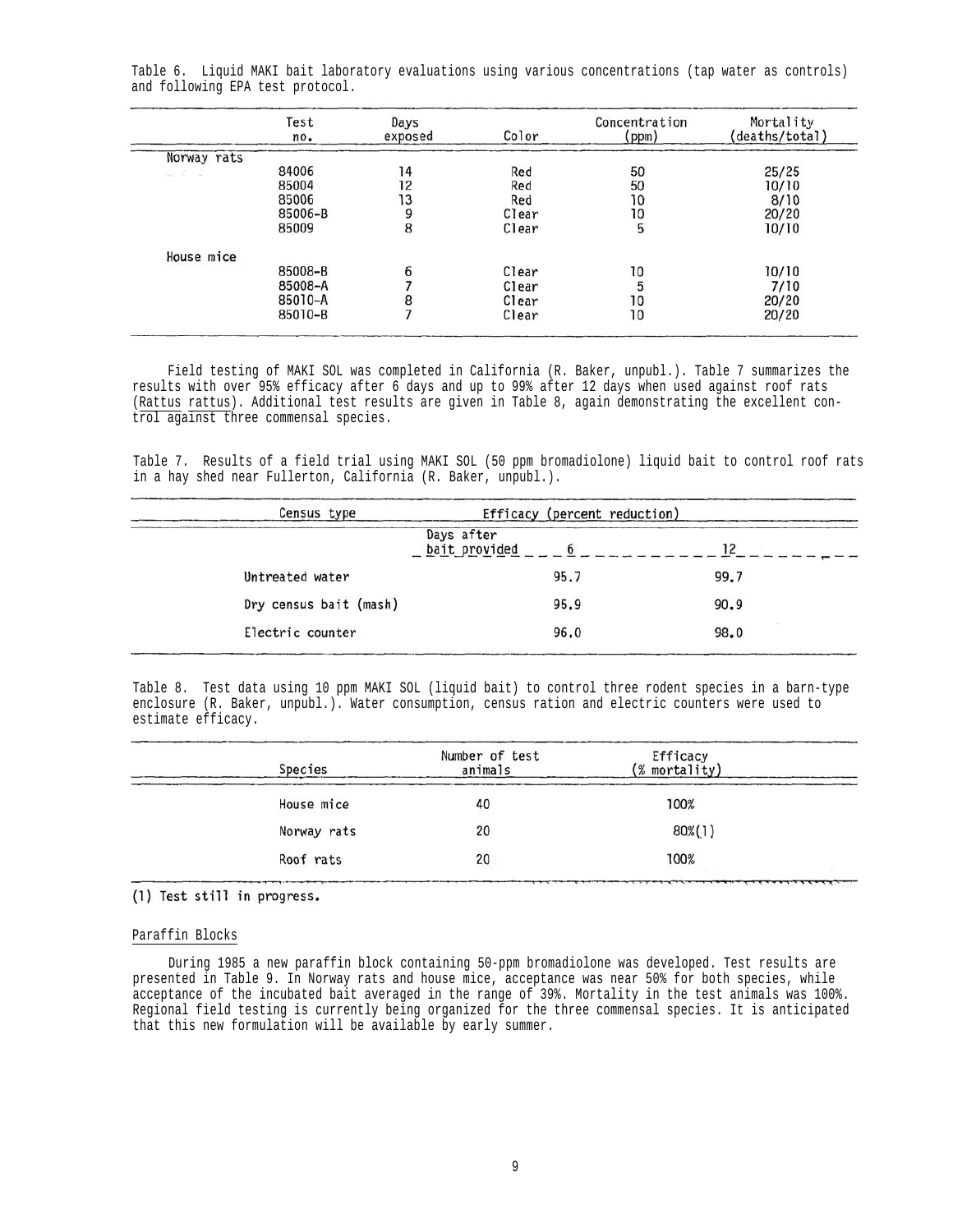Table 9. Laboratory test results with a new 0.005% bromadiolone paraffin bait formulation used against Norway rats and house mice in standard EPA choice tests.

|                                                                   | House mice     |                | Norway rats    |                |  |
|-------------------------------------------------------------------|----------------|----------------|----------------|----------------|--|
| Unincubated bait<br>Test no.                                      |                | 2              |                | 2              |  |
| Acceptance(1)<br>Mortality $(2)$                                  | 52.6%<br>20/20 | 48.3%<br>20/20 | 48.6%<br>20/20 | 49.4%<br>20/20 |  |
| Incubated bait<br>$(100^{\circ}F, 100\%$ humidity<br>$x$ 15 days) |                |                |                |                |  |
| Acceptance<br>Mortality                                           | 35.7%<br>20/20 | 38.2%<br>20/20 | 42.7%<br>20/20 | 37.7%<br>20/20 |  |

(1) Test bait consumption / Test and placebo consumption<br>(2) No. rodents died / No. rodents in test

#### Pelleted and Meal Baits

In laboratory tests recently completed, MAKI was compared to other rodenticide products on the market. In these tests, a new MAKI pellet formulation attained an acceptance of 71.3% in males and 68.1% in female Norway rats and 100% mortality. Tests using the MAKI MEAL BAIT had an average acceptance of 50.8% (44.8-58.6) with 100% mortality when used against house mice. A study by Frantz (1982) showed MAKI baits to be highly palatable to Norway rats with acceptance results of 56.6% and 67% in two pelleted formulations. A summary of these results is presented in Table 10.

Table 10. Test results from 1985/86 using MAKI formulations against Norway rats and house mice.

|                                          |              | % Acceptance (1) | Mortality (2) |                |  |
|------------------------------------------|--------------|------------------|---------------|----------------|--|
|                                          | M            |                  |               | (deaths/total  |  |
| Norway rats<br>MAKI Pellets<br>MAKI Meal | 71.3<br>61.2 | 64.0<br>48.4     | 68.4<br>54.6  | 20/20<br>20/20 |  |
| House mice<br>MAKI Pellets<br>MAKI Meal  | 26.7         | 57.2             | 43.6<br>50.8  | 20/20<br>40/40 |  |

(1) M=male, F=female, C=combined sexes

(2) No. rodents died / No. rodents in test

#### RESISTANCE TESTING

Historically, secondary-generation anticoagulants have been marketed as a tool to control warfarinor cross-resistant rats and mice. As with resistance in most pest species, a compound that is too toxic may result in other environmental problems, while a product with less potency may control rats adequately but might be less susceptible to mice (Marsh 1977).

Early resistance testing results in the U.S. are presented in Table 11 and show Norway rats to be very susceptible to bromadiolone. Additional research on resistance was completed by Frantz (1982). Summary data (Table 12) from a study completed in Chicago demonstrated that a resistant Norway rat population could be reduced by 85.5% by using MAKI (Ashton and Jackson 1979).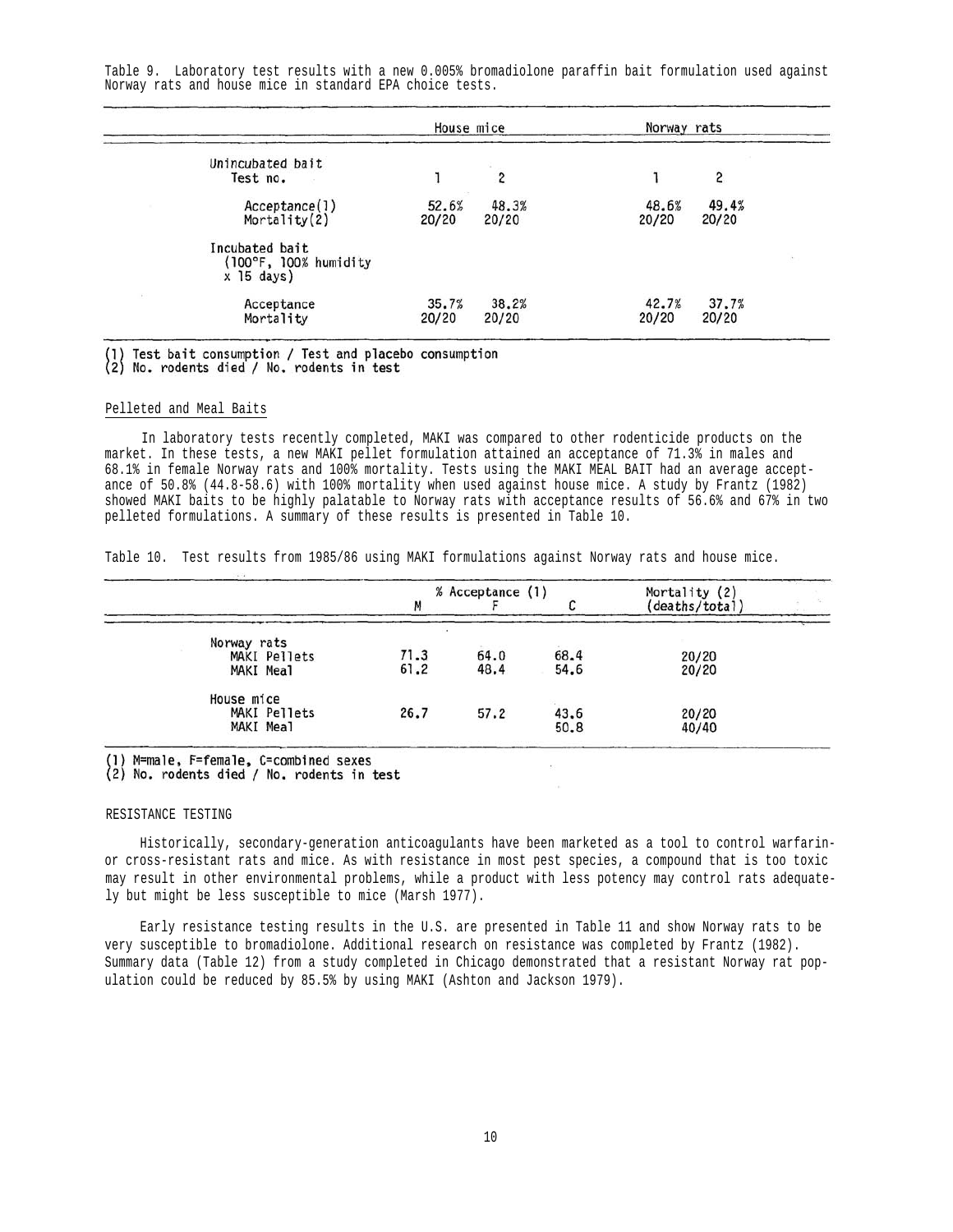|  |  |  |  |  |  |  |  |  | Table 11.  Laboratory tests using 0.005% bromadiolone bait fed to anticoaqulant resistant Norway rats. |  |  |  |  |
|--|--|--|--|--|--|--|--|--|--------------------------------------------------------------------------------------------------------|--|--|--|--|
|--|--|--|--|--|--|--|--|--|--------------------------------------------------------------------------------------------------------|--|--|--|--|

| Test<br>type           | Resistance<br>Type' | Sex | Number<br>test<br>animals | Consumption (q)<br>Challenge | Test                 | Mortality<br>(deaths/total) | Source                      |
|------------------------|---------------------|-----|---------------------------|------------------------------|----------------------|-----------------------------|-----------------------------|
| No-choice<br>$(6-day)$ | W<br>W              | М   | 10                        | $\sim$<br>$\ddotsc$          | 91.6<br>80.4         | 7/7<br>10/10                | BGSU <sup>-</sup> , unpubl. |
| Choice<br>$(15-day)$   | С<br>u              | M   | 10<br>10                  | 146.9<br>123.9               | 15.9<br>21.9         | 7/10<br>10/10               | BGSU, unpubl.               |
| No-choice<br>$(6-day)$ | C.<br>ı             | Μ   | 5<br>5<br>5               | 31.0<br>70.5<br>29.1         | 73.0<br>30.2<br>61.6 | 5/5<br>5/5<br>5/5           | BGSU, unpubl.               |

# W=Warfarin resistant; C=Cross-resistant

2Bowling Green State University, W. B. Jackson

Table 12. Results of a field trial using 0.005% MAKI in an area of Chicago to control anticoagulant resistant rats. Approximately 71% of the rodent test population was considered resistant (Ashton and Jackson 1979).

|                             | Number<br>premises<br>surveyed | Percent<br>premises<br>infested | Number<br>of<br>applications | Efficacy<br>$(% \mathcal{L}_{0})$ mortality) |
|-----------------------------|--------------------------------|---------------------------------|------------------------------|----------------------------------------------|
| Test 1<br>(Talon)           | 137                            | 65                              | 3                            | 77.7%<br>94                                  |
| Test 2<br>(Maki<br>Pellets) | 108                            | 59                              |                              | 41.7%                                        |
| Test 3<br>(Maki<br>Meal)    | 128                            | 59                              | 3                            | 85.5%                                        |
| Control                     | 168                            | 64                              | $\overline{\phantom{a}}$     | $-2.5%$                                      |

## $*_\text{% change}$

House mice are more difficult to control with anticoagulants. In France, laboratory tests using resistant mice revealed bromadiolone to be effective, as outlined in Table 13 (Lorgue, unpubl.). Tests recently completed in the U.S. (Table 14) resulted in 85% mortality in the resistant mice.

Table 13. Laboratory tests using 0.005% bromadiolone bait against house mice (Mus musculus) from France (Lorgue unpubl.).

|                    | No. test mice died /<br>Total test mice |                |  |
|--------------------|-----------------------------------------|----------------|--|
| Test type          | Males                                   | Females        |  |
| Nonresistant       |                                         |                |  |
| Tank               | 27/27<br>22/22                          | 15/15<br>17/17 |  |
| Individual Cages   | 11/11<br>6/6                            | 6/6<br>6/6     |  |
| Totals             | 66/66                                   | 44/44          |  |
| Warfarin-resistant |                                         |                |  |
| Tank               | 20/20<br>17/17                          | 20/20<br>17/17 |  |
| Cages              | 3/3<br>7/8                              | 11/12<br>3/4   |  |
| Totals             | 47/48                                   | 57/59          |  |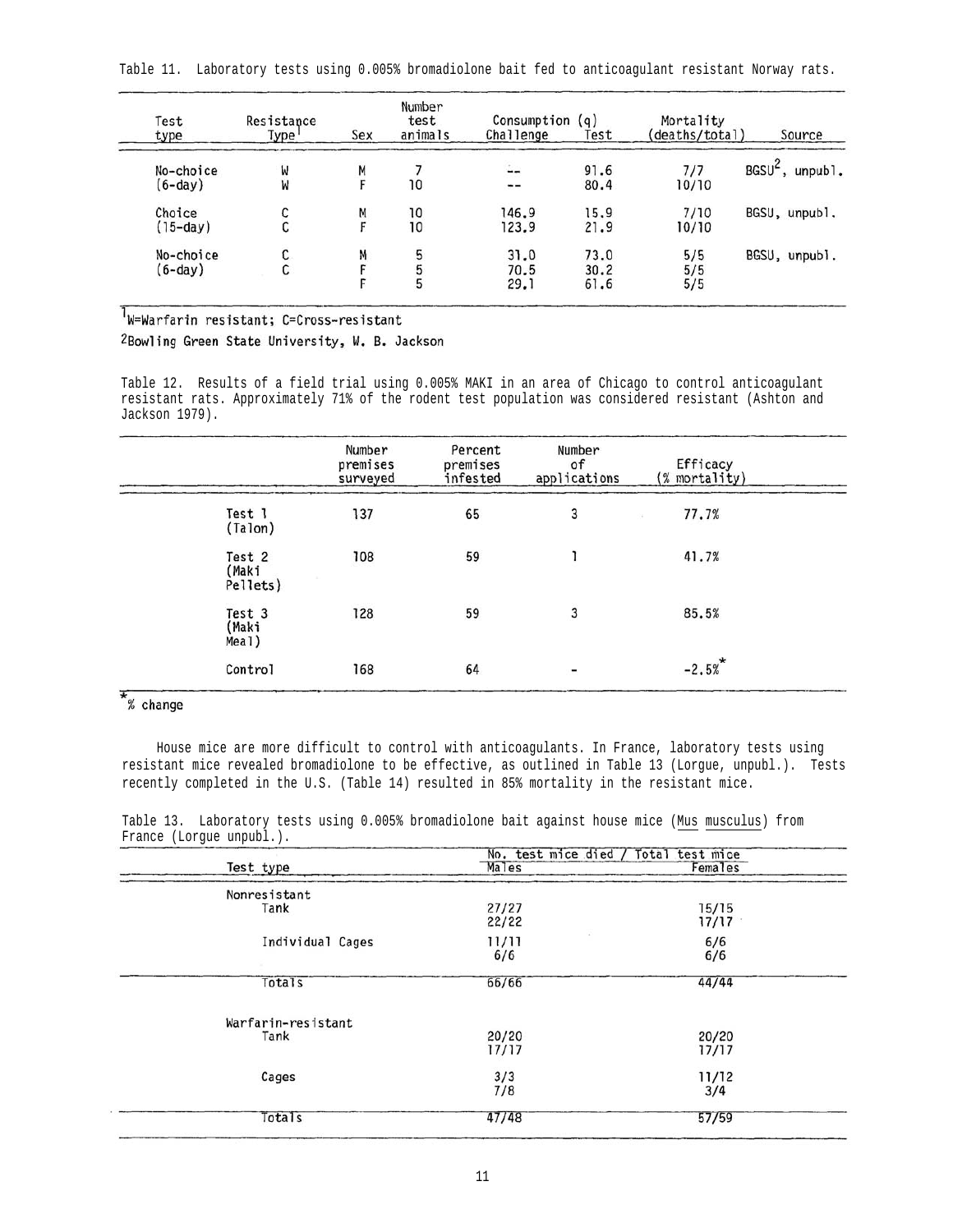|          | Acceptance<br>(percent) | Mortality<br>(deaths/total) |  |
|----------|-------------------------|-----------------------------|--|
| Males    | 31.7                    | 10/10                       |  |
| Females  | 37.0                    | 7/10                        |  |
| Combined | 34.35                   | 77/20                       |  |

Table 14. Laboratory tests from February 1986 using MAKI (50 ppm) bait to control warfarin-resistant house mice (Ashton, unpubl.).

Reports by Lund (1984) and Siddiqi and Blaine (1982) indicate the potential for house mice to develop resistance to bromadiolone after extended use.

#### NONTARGET HAZARD POTENTIAL

Of concern in the use of rodenticides is not only the activity, or toxicity, of a compound to various target species, but also its potential effect on domestic animals and wildlife (Poché and Sharp 1986). Toxicosis to rodenticides may occur by animals feeding directly on the bait or by consuming toxic-laden target species. Since anticoagulants have a delayed mode of action when compared with acute products, the tendency is increased for a rodent to accumulate a toxic load greater than the required lethal dose. Therefore, factors such as dose level (ppm) in the baits, methods of application, timing and rate of application of the bait, carriers and bait type, metabolism of the compound in biological systems, and fate of the product in the environment contribute to the potential impact of its use. A combination of factors interact in determining the fate of a compound in a target species. Data on residue levels, degradation, half-life, and metabolism of rodenticides are but a few important considerations in determining the relative safety of a product.

With bromadiolone, within 4 days after ingestion by rats, over 89% of the compound is eliminated through the feces via the bile duct (Table 15). Of the amount excreted, about 90% of the bromadiolone degrades into metabolites.

|       |       |       | Day  |      | <b>Total</b> |
|-------|-------|-------|------|------|--------------|
| Feces | 58.90 | 20.25 | 8.65 | 1.30 | 89.10        |
| Urine | 0.42  | 0.19  | 0.06 | 0.07 | 0.74         |
| Total | 59.32 | 20.44 | 8.71 | 1.37 | 89.84(1)     |

Table 15. Elimination of 14-C bromadiolone from rats in percentages of the dose administered. Test rats were gavaged with 5 mg/kg body weight bromadiolone (Lipha, unpubl.).

(1) Only 10% was bromadiolone. Remainder was degraded metabolites.

Once a rodent ingests a rodenticide, the chemical is assimilated into the system and residue levels may appear in various tissues. Carbon-14 labeled bromadiolone studies in rats, demonstrated that within 48 hours after intubation, residue levels degraded within various body tissues an average of 61% (Table 16). The breakdown was most rapid in the carcass (81%) and slowest in fat tissues (27%) 46 hours later (HRC 1977).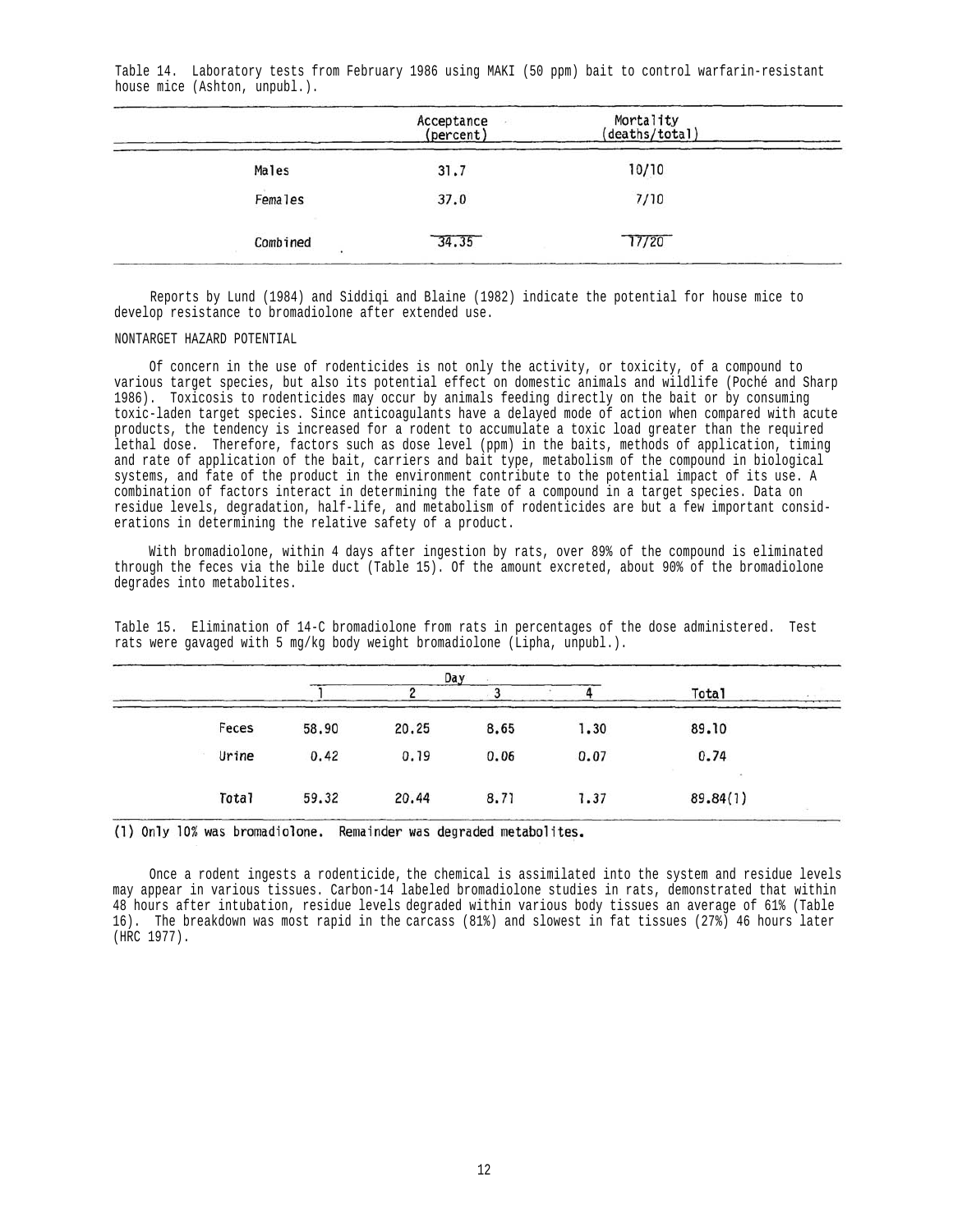Table 16. Concentrations of 14-C labeled bromadiolone (BDN) in rat tissues at 2 and 48 hours after intubation with 5 mg/kg of the compound (HRC 1977).

| Organ                                                          |                                                       | Concentrations of BDN in micrograms<br>per gram of organ (ppm) |
|----------------------------------------------------------------|-------------------------------------------------------|----------------------------------------------------------------|
|                                                                | 2 Hrs. $(n=2)$                                        | 48 Hrs.<br>$(n=4)$                                             |
| Liver<br>Kidneys<br>Lungs<br>Heart<br>Muscle<br>Fat<br>Carcass | 43.50<br>3.53<br>1.60<br>1.25<br>0.37<br>3.04<br>5.95 | 20.54<br>1.36<br>0.49<br>0.25<br>0.15<br>2.22<br>1.11          |

Studies on bromadiolone tissue concentrations in Japanese quail (Coturnix japonica) over time were completed in the United Kingdom (Table 17). Adult birds, averaging about 235 g in weight, were gavaged with 1000 mg per kg body weight. At time intervals of 1, 2, 4, 7, 14 and 56 days after intubation four birds were sacrificed. The legs were removed at the hock joint and discarded, the birds plucked, and the whole carcass examined by HPLC for levels of bromadiolone. The average residue level was 286.5 ppm after 1 day. By day 4, the figure dropped to 0.19 ppm and after 7 days the birds contained an average of 0.065 ppm bromadiolone in the tissues. Extrapolation of these revealed the half-life of bromadiolone in quail tissues is about 4.5 days.

Table 17. Determination of tissue concentration of bromadiolone (BDN) in Japanese quail after a single oral dose of 1000 mg/kg (HRC 1980).

| Sampling time<br>days | Amount of BDN in tissue<br>(ppm) |  |
|-----------------------|----------------------------------|--|
|                       | 286.500                          |  |
|                       | 2.250                            |  |
|                       | .190                             |  |
|                       | .065                             |  |
|                       | .092                             |  |
| 56                    | .050(1)                          |  |

(1) Limit of detection

A study with owls by Mendenhall and Pank (1980) demonstrated the hazard potential of using anticoagulants in field situations. Although laboratory studies do not always indicate a true picture of what one might expect in the field, such data are necessary to determine the "potential" hazard to nontarget animals.

As part of their study, Mendenhall and Pank (1980) fed bromadiolone-killed rats to barn owls (Tyto alba) (Table 18). The birds were fed only treated rats for periods of 1 to 10 days. Mortality was observed in one of the six owls which consumed bromadiolone-killed rats for 10 consecutive days during which it consumed 463 grams of rat tissues. Although one might interpret these data as being evident that bromadiolone is a potential hazard to raptors, one has to examine carefully the probability of a wide-ranging avian species to consume only bromadiolone-killed rodents for 10 consecutive days.

Table 18. Secondary toxicity of bromadiolone to barn owls (Mendenhall and Pank 1980).

| OWLS          |       |     | RATS OFFERED |              | <b>RATS EATEN</b> | INTOX. |            |       |
|---------------|-------|-----|--------------|--------------|-------------------|--------|------------|-------|
| Days<br>Dosed | Wt(g) | Sex | Total<br>wt  | Dose<br>(mq) | Tota<br>wt(q)     | Livers | Intestines |       |
|               | 460   | M   | 118          | 2.65         | 52                |        | 0.8        |       |
| 3             | 450   | M   | 358          | 6.60         | 281               | 3      | 3          |       |
| 3             | 425   | м   | 228          | 3.96         | 146               | 3      | 2.8        |       |
| 6             | 490   | м   | 625          | 11.11        | 295               | 5      | 4          |       |
| 10            | 540   | г   | 1106         | 14.59        | 576               | 7.8    | 4.5        |       |
| 10            | 635   |     | 710          | 9.63         | 463               | 8.5    | 5.2        | D(11) |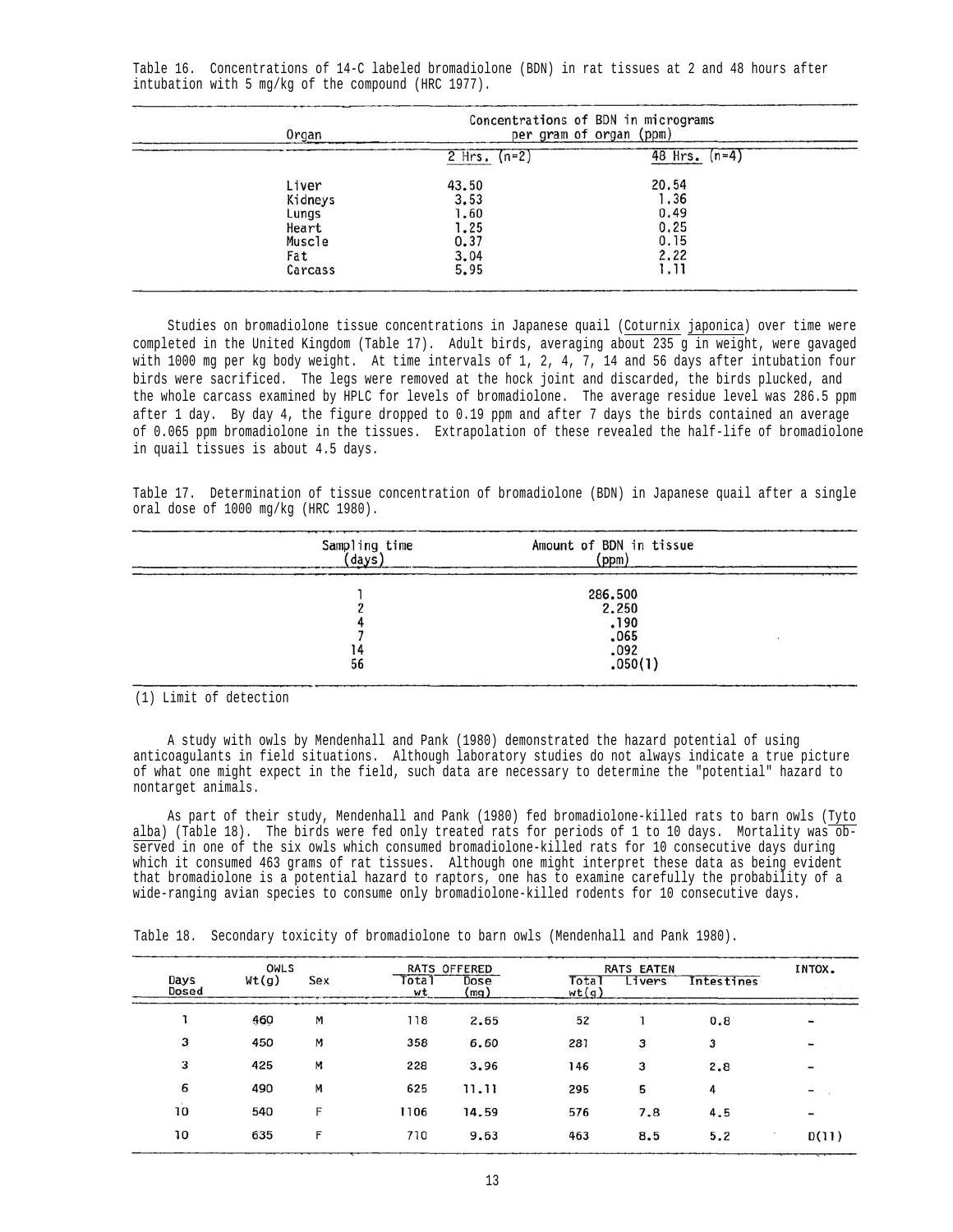The potential hazard bromadiolone poses to avian species is low (Grolleau and Lorgue 1984). As listed in Table 2, for example, the acute LD-50 of bromadiolone in bobwhite quail is 138 mg per kg. For a 50-ppm bait this translates to about 2.76 kg of MAKI. The propensity for bromadiolone to accumulate in avian tissues is not evident, as demonstrated in the rapid metabolism of the compound in Japanese quail.

A laboratory secondary hazard evaluation of bromadiolone was conducted in adult coyotes (Canis latrans) (Marsh, unpubl.). Fifty-ppm bromadiolone oat bait was fed to California ground squirrels  $\sqrt{(Spermophilus beecheyi)}$  for 3 days in a choice test. As the test squirrels died, each was frozen and later fed to coyotes conditioned to feed on the sciurids. Each of four adult coyotes was fed one bromadiolone-killed squirrel daily for 5 consecutive days (Table 19). The protocol followed EPA recommendations for a worse-case situation in which in the canids consumed only rodenticide-killed squirrels. The coyotes were observed for 30 days posttreatment during which time none of the test animals died. Two, however, exhibited a reduction in food consumption, which returned to normal after 8 and 16 days into the observation period.

Table 19. Results of feeding bromadiolone-killed ground squirrels to adult coyotes (Canus latrans) for 5 consecutive days with no other food provided (UCD(l), unpubl.).

| Animal<br>Number | Sex | Weight<br>(kq) | $Wt$ . $(g)$ of<br>squirrels<br>consumed | Toxicant (mg)<br>consumed<br>by squirrels | Toxicant (mg)<br>consumed<br>by coyotes | Results                           |
|------------------|-----|----------------|------------------------------------------|-------------------------------------------|-----------------------------------------|-----------------------------------|
| $B-1$            | Μ   | 13.6           | 3,199                                    | 22.5                                      | 18.0                                    | Survived; no symptoms             |
| $B - 2$          | F   | 7.9            | 2,165                                    | 22.5                                      | 15.75                                   | Survived; feeding reduced 16 days |
| $B-3$            |     | 10.4           | 3,445                                    | 22.5                                      | 22.5                                    | Survived; feeding reduced 8 days  |
| $B - 4$          | M   | 7.5            | 3,133                                    | 22.5                                      | 22.5                                    | Survived; no symptoms             |

(1) University of California, Davis; Rex Marsh, principal investigator

As with avian species, the potential secondary hazard of bromadiolone to coyotes is extremely low. In this study, which simulated exclusive feeding on bromadiolone-killed squirrels, no mortality was observed in adult coyotes.

#### ACKNOWLEDGMENTS

I would like to thank Karen Wilkins for her assistance in completing portions of the in-house laboratory testing.

#### LITERATURE CITED

- ANONYMOUS. (Undated). MAKI, Bromadiolone rodenticide technical bulletin. Chempar, Division of Lipha Chemicals, Inc. 9 pp.
- ASHTON, A. D., and W. B. JACKSON. 1979. Field testing of rodenticides in a resistant-rat area of Chicago. Pest Control:8:14-16.
- ASKHAM, L. R. 1985. Effectiveness of two anticoagulant rodenticides (Chlorophacinone and Bromadiolone) for Columbian ground squirrel (Spermophilus columbianus) control in eastern Washington. Crop Protection .4:365-371.
- BYERS, R. E. 1978. Performance of rodenticides for the control of pine voles in orchards. J. Amer. Soc. Hort. Sci. 103:65-69.
- BYERS, R. E. 1979. Results of pine vole control studies in 1978. Proc. 3rd Pine and Meadow Vole Symposium:64-76.
- BYERS, R. E. 1981. Pine vole control with anticoagulant baits in apple orchards. J. Amer. Soc. Hort. Sci. 106:101-105.
- BYERS, R. E., M. H. MERSON, and S. D. PALMATEER. 1982. Control of orchard voles with broadcast baits. J. Amer. Soc. Hort. Sci. 107:613-619.
- FRANTZ, S. 1982. Paired preference efficacy evaluation of Maki peiletized baits. NY State Dept. of Health Report. 27pp.
- GRAND, M. 1976. Experimental results on a new anticoagulant rodenticide-bromadiolone. Phytiatric-Phytopharmacie 25:69-88.
- GROLLEAU, G., and G. LORGUE. 1984. Secondary toxicity of an anticoagulant rodenticide-bromadiolone for the common buzzard (Buteo buteo) - Experimental study. In: The International Symposium of Ectoxicology. Les Arcs, Savoy. 12-14 Dec. 1984.
- HUNTER, K. 1983a. Determination of coumarin anticoagulant rodenticide residues in animal tissue by High-Performance Liquid Chromatography. I. Fluorescence detection using post-column techniques. J. of Chromatography 270:267-276.
- HUNTER, K. 1983b. Determination of coumarin anticoagulant rodenticide residues in animal tissue by High-Performance Liquid Chromatography. II. Fluorescense detection using ion-pair chromatography. J. of Chromatography 270:277-283.